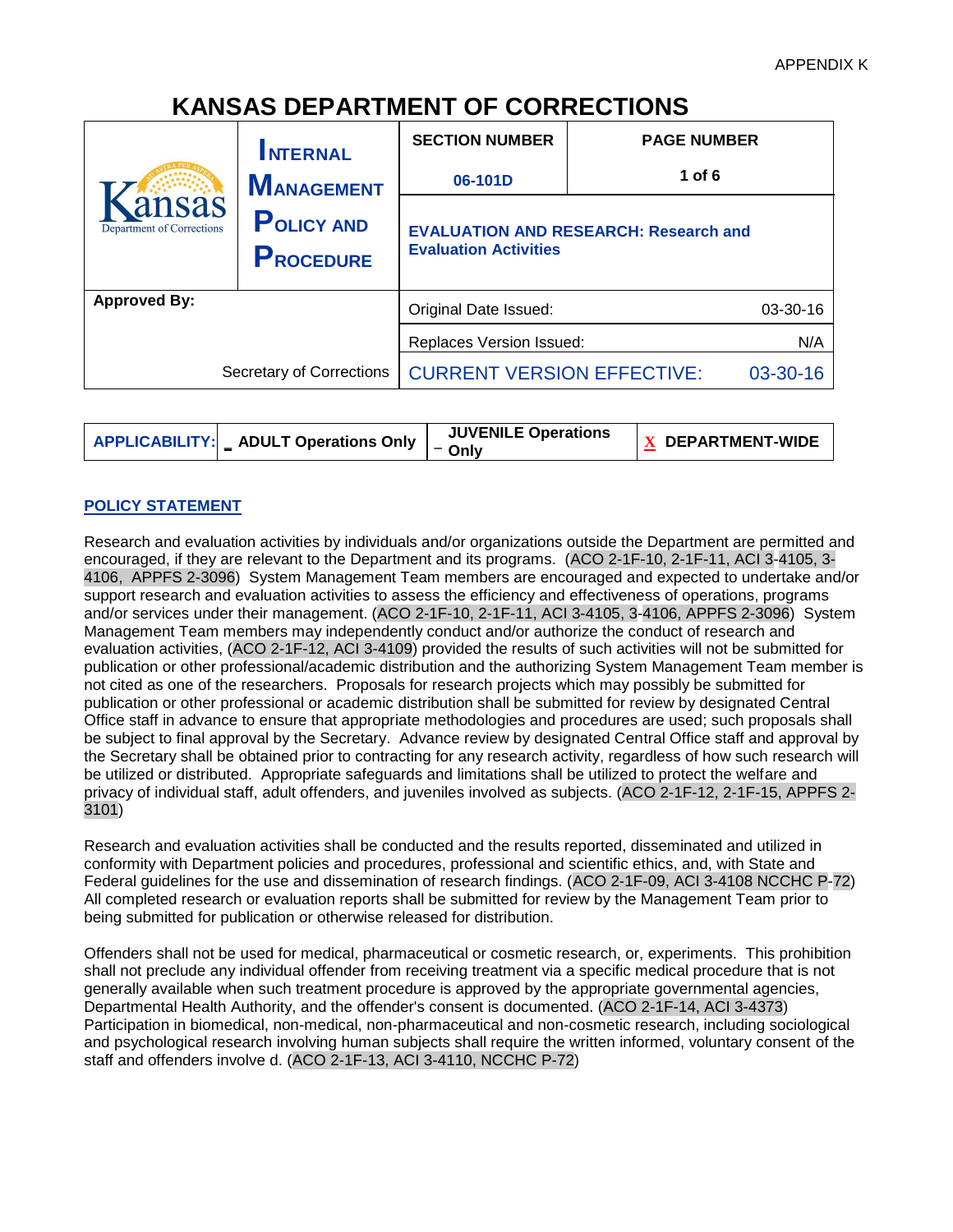## **DEFINITIONS**

Data: Factual information organized and used as a basis for analysis that includes both useful and irrelevant or redundant information and must be processed to be meaningful.

Departmental Health Authority: The medical director of the agency or organization responsible for the provision of health care for the Kansas Department of Corrections.

Facility health authority: The physician or health administrator responsible for the provision of health care services at a facility. The facility health authority works under direction of the Department's health authority.

In-house research/evaluation: Activities or projects approved by a System Management Team member or their designee to assess the efficiency or effectiveness of any aspect of their operation.

Management Team (MT): A panel of Central Office management staff designated by the Secretary. Currently this panel is comprised of the Secretary; Deputy Secretaries; Special Counsel to the Secretary; Chief Legal Counsel; Legislative Liaison; Communications Director; Prisoner Review Board, Chair; Enforcement, Apprehension and Investigation Director; Human Resources Manager; Information Technology Manager; Reentry Director, Director of Victim Services and the Fiscal Officer.

Principal Administrator: The person directly responsible for the overall administration of a KDOC facility, parole region, or Central Office work unit.

System Management Team (SMT): A management panel designated by the Secretary which is comprised of the Management Team, wardens, superintendents, parole directors, and Kansas Correctional Industries directors.

User: The person, agency or group authorized to engage in research activity within a facility, office or unit of the Department of Corrections.

#### **PROCEDURES**

#### **I. Encouragement and Facilitation of Research Activities**

- A. To encourage and facilitate research activities, the Department shall seek funding for research projects relevant to stated goals and objectives.
- B. In all cases where research is being proposed by persons not employed by the Department, or those persons employed by the Department in a position where research activity is not a part of the person's job description, an Access Request and Non-Disclosure Agreement (hereinafter referred to as "user's agreement") shall be completed and submitted with the research proposal. See Attachment A, form 06-101-001.

#### **II. Provision for Treatment and Prohibition of Certain Research Activities**

- A. When a specific medical procedure not generally available is recommended in the treatment of an individual offender, such treatment shall not begin until after a full explanation of the positive and negative features of the treatment has been given to the offender.
	- 1. The explanation to the offender shall be documented, in accordance with procedures established in IMPP 10-127D, utilizing the Informed Consent to Health Services form for surgical and non-routine medical treatment.
- B. Except as provided above, all research proposals involving offender participation in medical, pharmaceutical, or cosmetic testing for experimental research purposes shall be rejected.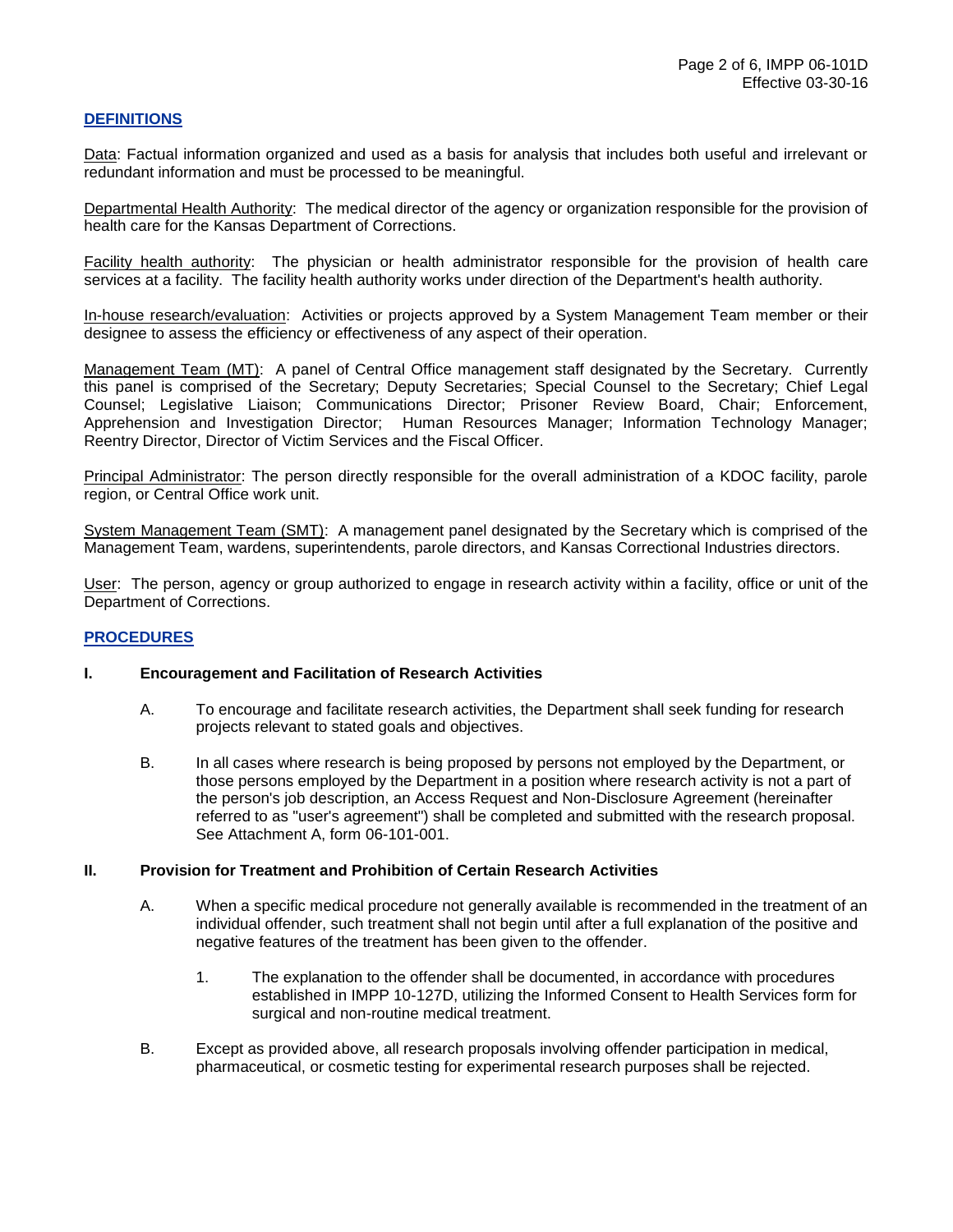#### **III. Voluntary Informed Consent Agreement**

- A. Research involving human subjects, whether employees or offenders, shall require the documented, voluntary informed consent of each participant. Such consent shall utilize appropriate forms, as provided in IMPP 10-127D, and shall be obtained in advance of the subject's participation.
- B. At a minimum, obtaining an informed consent shall include:
	- 1. A fair explanation of the procedures to be followed including an identification of that which is experimental;
	- 2. A description of the potential discomforts and/or risks;
	- 3. A description of the benefits to be expected;
	- 4. A description of appropriate alternative procedures;
	- 5. An offer to answer any inquiries concerning proposed procedures; and,
	- 6. Instruction that the subject is free to withdraw consent and to discontinue participation in the project at any time.
- C. Use of subjects who are legally unable to give the informed consent (e.g., under the age of 18 or mentally incompetent) shall be prohibited. (ACO 2-4E-01, ACI 3-4372, NCCHC P-70)

## **IV. Confidentiality of Research Data**

- A. Provisions shall be made by the user for safeguarding the confidentiality and prohibiting the dissemination of research data that can be traced to or identified with individual subjects. (ACO 2- 1F-15)
- B. Questionnaires, inventories and other data gathering instruments and/or procedures shall limit identifying and/or personal information recorded to only that essential to the project as specified within the context of the user's agreement.
	- 1. Research data containing information from which the identity of subjects can be traced shall not be disseminated to anyone except appropriate project or KDOC staff.
- C. All data collected by a KDOC employee as part of the duties or activities of the position shall be the property of the facility, parole district, or unit in which the data was collected and maintained in accordance with the records retention schedule established by the State Records Board.
- D. Data collected by an outside researcher or by a KDOC employee who, while off duty, conducts research that is not a part of his/her position responsibility shall be considered the property of that researcher or the agency the researcher represents. Such data shall be maintained in accordance with guidelines established by the agency represented by the researcher.

#### **V. Review and Approval Process for Research and Evaluation Proposals**

- A. System Management Team members conducting or authorizing in-house research or evaluation projects shall be responsible to ensure the research design and methodologies are in conformance with the provisions of this IMPP. (ACI 3-4109)
- B. Except for in-house research and evaluation projects approved by System Management Team members, all proposals for research studies shall be forwarded to the Research and Planning Unit for review prior to the initiation of any research activity. (ACO 2-1F-12)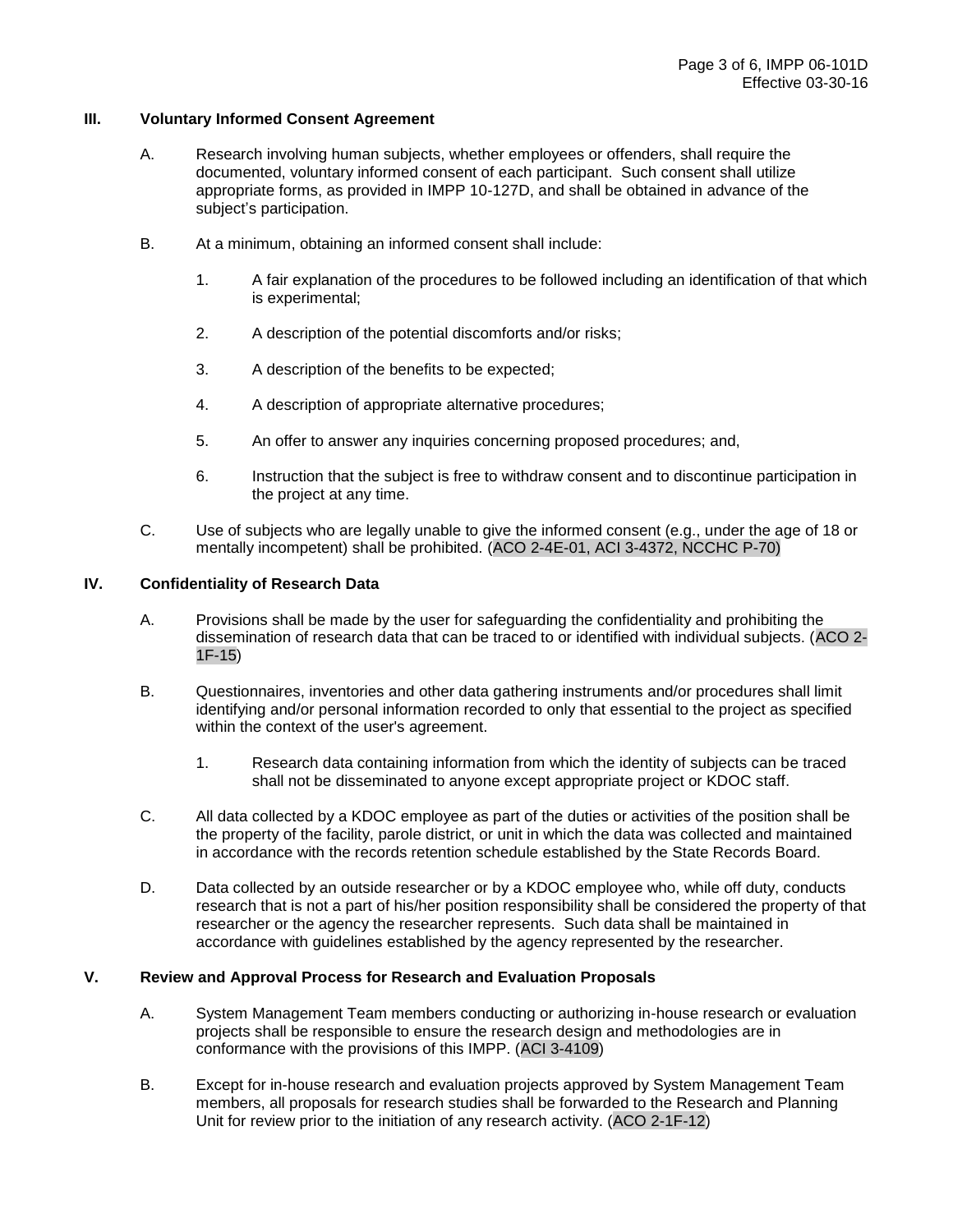- 1. Research/evaluation proposals shall be submitted to the Research and Planning Unit when one or more of the following conditions exist:
	- a. The research or assessment to be conducted is not under the direction of a System Management Team member.
	- b. The research or findings will be submitted for publication in a newspaper, newsletter, magazine or professional journal or in a paper submitted in conjunction with a college/university program or presented at a professional conference or meeting.
	- c. The System Management Team member of the organizational unit is or will be cited as one of the researchers.
- C. Research proposals shall address all of the design and methodology issues and include all information and material listed in the Research Proposal Format, Attachment B.
- D. Each member of the Management Team shall be given notice of any research proposals that are received by the Research and Planning Unit for review and each such person shall be given the option of reviewing each proposal, consistent with his/her interests.
	- 1. The principal administrator at each facility/region/unit involved in the research shall be given a copy of the full proposal to review.
- E. The Research and Planning Unit shall determine:
	- 1. The potential benefits to science, society and the intended subjects;
	- 2. The potential risks and costs to the intended subjects; and,
	- 3. A recommended course of action, based upon a professional assessment of the anticipated benefits to offenders, the Department, and the Secretary of Corrections.
- F. Only those proposed projects wherein potential benefits clearly outweigh potential risks and costs shall be given any further consideration.
- G. Those projects not meeting minimum approval criteria as established under V. E. and not receiving further consideration under V. F. shall be recommended for denial.
- H. For those projects meriting further consideration, the Research and Planning Unit shall conduct a review to determine:
	- 1. The relative merit and appropriateness of the project, i.e., consistency with the KDOC Mission statement and relevance to the Department's programs, services and operations; (ACO 2-1F-10, ACI 3-4105, APPFS 2-3096)
	- 2. The qualifications of the researcher(s);
	- 3. The adequacy of:
		- a. The research design;
		- b. The voluntary informed consent agreement; and,
		- c. The procedures designed to maintain the confidentiality, security and privacy of research data. (ACO 2-1F-15)
	- 4. The disruptive effects, if any, upon the orderly management of the project site; and,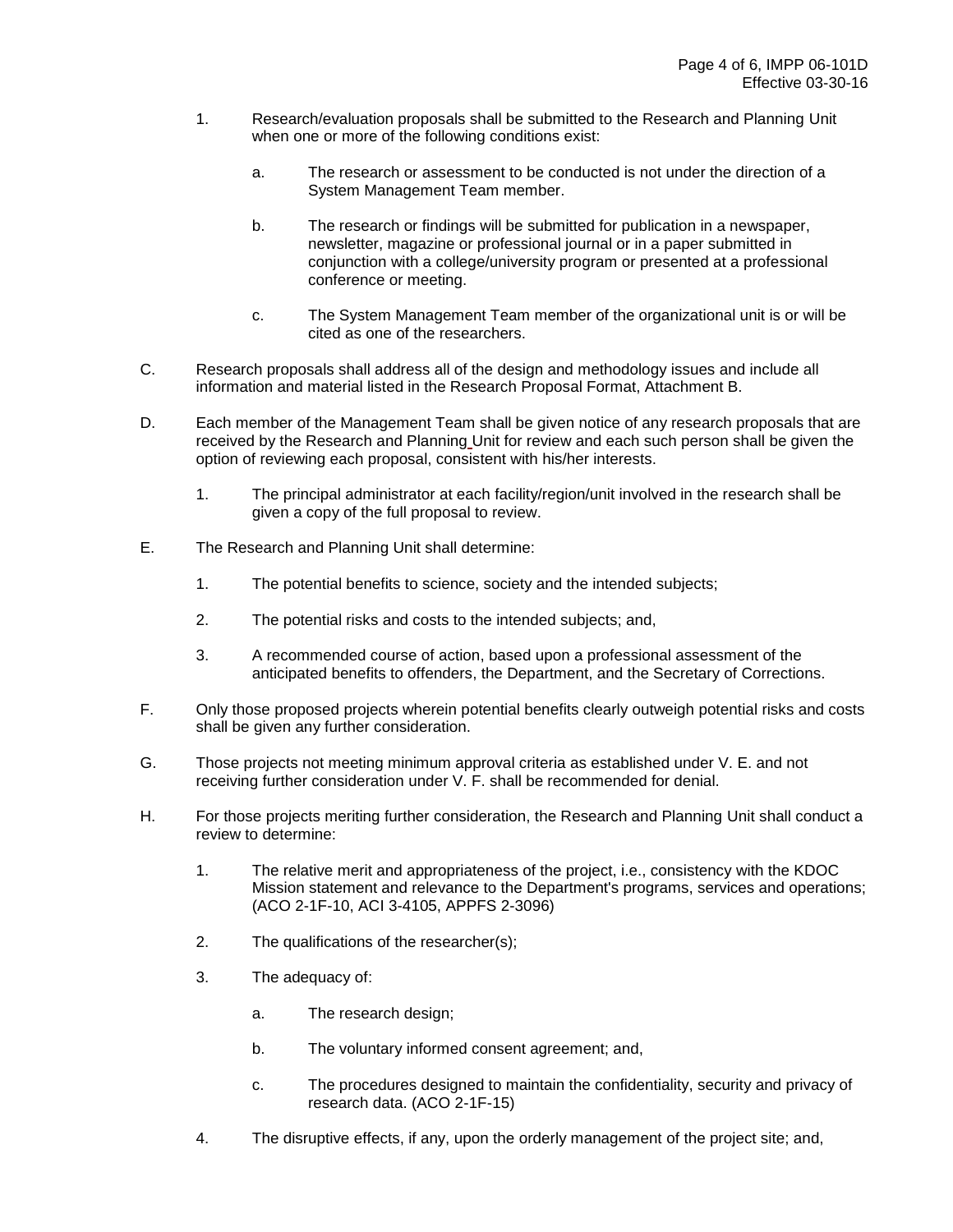- 5. Such input from principal administrators as can be obtained and considered during the course of the proposal review.
- I. Within ten (10) days of receipt of the research proposal, the Research and Planning Unit shall document its review and forward the review to the Secretary of Corrections for approval or disapproval.
- J. Within ten (10) days of receipt, the Secretary of Corrections shall render a written decision concerning the proposal which shall:
	- 1. Permit the research to proceed;
	- 2. Make alterations, or, request that alterations be made in the proposal and the proposal be resubmitted; or,
	- 3. Deny permission for the research. (APPFS 2-3098)
- K. The researcher shall be informed of the Secretary's decision in writing by the Research and Planning Unit Manager or designee. A copy of the notification letter shall be forwarded to the principal administrator of the facility/region/unit involved in the research by the Research and Planning Unit.
- L. Researchers seeking a reconsideration of the Secretary of Corrections' decision may contact the Secretary of Corrections or designee for further discussion and review of the project.

## **VI. Response to Possible User's Agreement Violations**

- A. Upon receipt of sufficient information indicating a violation of the user's agreement, the principal administrator shall:
	- 1. Suspend the activities of the research project; and,
	- 2. Notify the Chief Legal Counsel, who shall initiate and direct further action taken on the matter.
- B. If the Chief Legal Counsel determines that violation of the user's agreement has occurred, the following action shall be taken:
	- 1. The project shall be terminated;
	- 2. Data collected shall be confiscated and submitted to the records section for storage; and,
	- 3. Appropriate sanctions as listed in the user's agreement shall be applied.
- C. If the Chief Legal Counsel determines that no violation of the user's agreement has occurred:
	- 1. The appropriate principal administrator shall be so notified; and,
	- 2. Upon such notification, the principal administrator shall rescind the suspension of research activities affected under VI.A.1. above.

#### **VII. Reporting Process for Approved Research Proposals and Dissemination of Findings**

A. A final written report on all research or evaluation activities must be submitted to the Research and Planning Unit no later than sixty (60) days after the completion of the activity and prior to being submitted for publication or other release for distribution.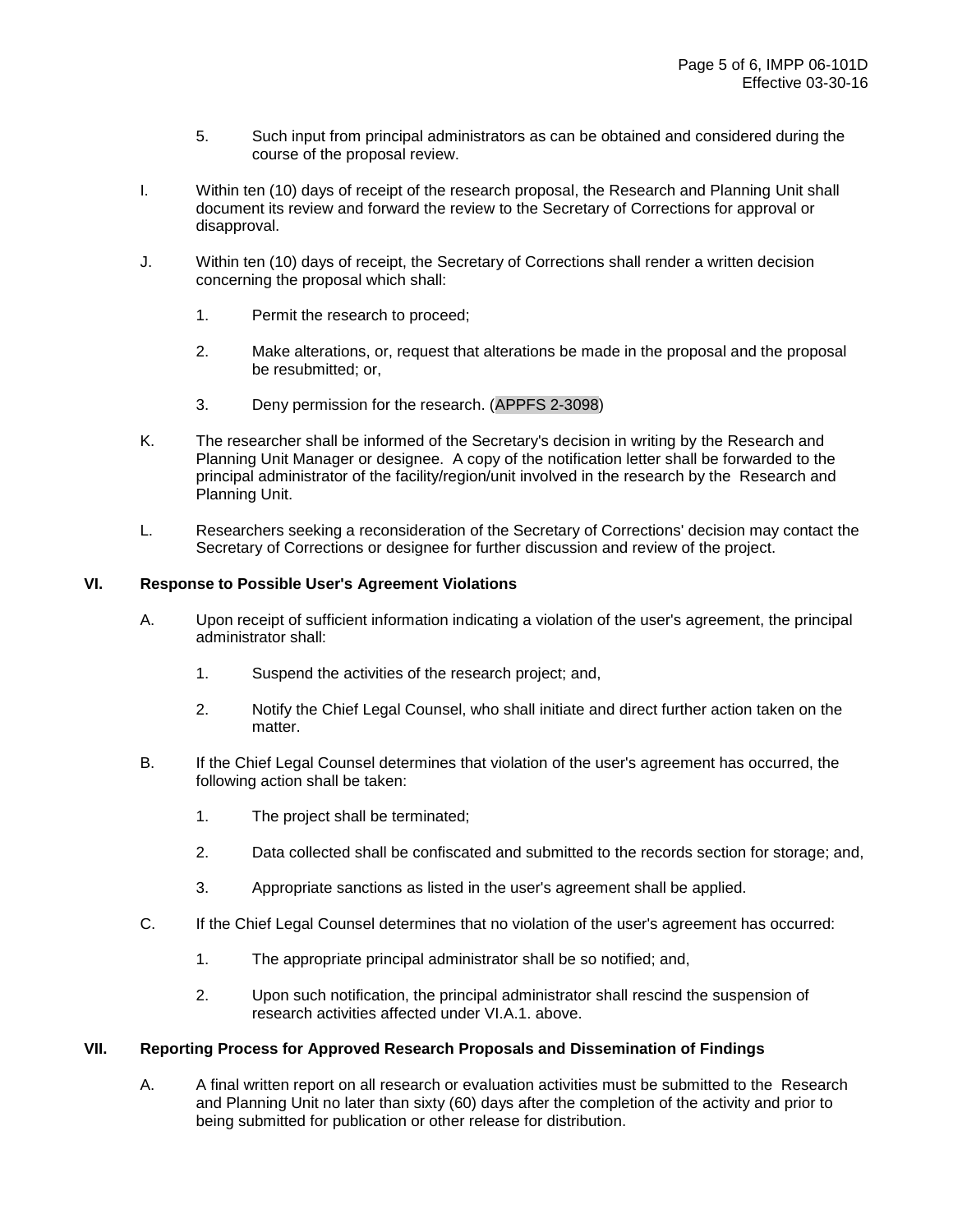1. The final report shall be reviewed by the Research and Planning Unit, forwarded to the Secretary of Corrections and the appropriate principal administrator(s) for review. (ACO 2-1F-04, APPFS 2-3102)

## **VIII. Publication of Completed Research**

- A. Completed research or evaluation projects may be submitted by the author(s) to professional journals for publication, with the approval of the Secretary of Corrections or designee.
- B. Research or evaluation projects which, upon completion, are not submitted for publication in professional journals may be compiled and published by the Department on a regular basis with the approval of the Secretary of Corrections or designee.

#### **IX. Disclaimer Requirement**

A. All manuscripts prepared in an unofficial capacity and submitted for publication by departmental employees, including employees of entities with which the Department has contractual arrangements, shall contain a disclaimer which states that any conclusions, interpretations or recommendations expressed in the manuscript are those of the author and do not necessarily reflect the position or policy of the Kansas Department of Corrections.

**NOTE:** The policy and procedures set forth herein are intended to establish directives and guidelines for staff and offenders and those entities who are contractually bound to adhere to them. They are not intended to establish State created liberty interests for employees or offenders, or an independent duty owed by the Department of Corrections to employees, offenders, or third parties. Similarly, those references to the standards of various accrediting entities as may be contained within this document are included solely to manifest the commonality of purpose and direction as shared by the content of the document and the content of the referenced standards. Any such references within this document neither imply accredited status by a departmental facility or organizational unit, nor indicate compliance with the standards so cited. The policy and procedures contained within this document are intended to be compliant with all applicable statutes and/or regulatory requirements of the Federal Government and the state of Kansas. This policy and procedure is not intended to establish or create new constitutional rights or to enlarge or expand upon existing constitutional rights or duties.

#### **REPORTS REQUIRED**

| Name/Type of Report         | By Whom/To Whom                                   | Due                                                 |
|-----------------------------|---------------------------------------------------|-----------------------------------------------------|
| <b>Final Project Report</b> | Researcher to<br>Research and<br>Planning<br>Unit | Within 60<br>days after<br>completion<br>of project |

#### **REFERENCES**

IMPP 10-127D ACO 2-1E-01, 2-1F-04, 2-1F-09, 2-1F-10, 2-1F-11, 2-1F-12, 2-1F-13, 2-1F-14, 2-1F-15 ACI 3-4105, 3-4106, 3-4108, 3-4109, 3-4110, 3-4372, 3-4373 APPFS 2-3096, 2-3098, 2-3101, 2-3102 NCCHC P-70, P-72

## **ATTACHMENTS**

| <b>Attachment</b> | <b>Title of Attachment</b>                  | <b>Page Total</b> |
|-------------------|---------------------------------------------|-------------------|
|                   | Access Request and Non-disclosure Agreement | page(s)           |
|                   | Research Proposal Format                    | page(s)           |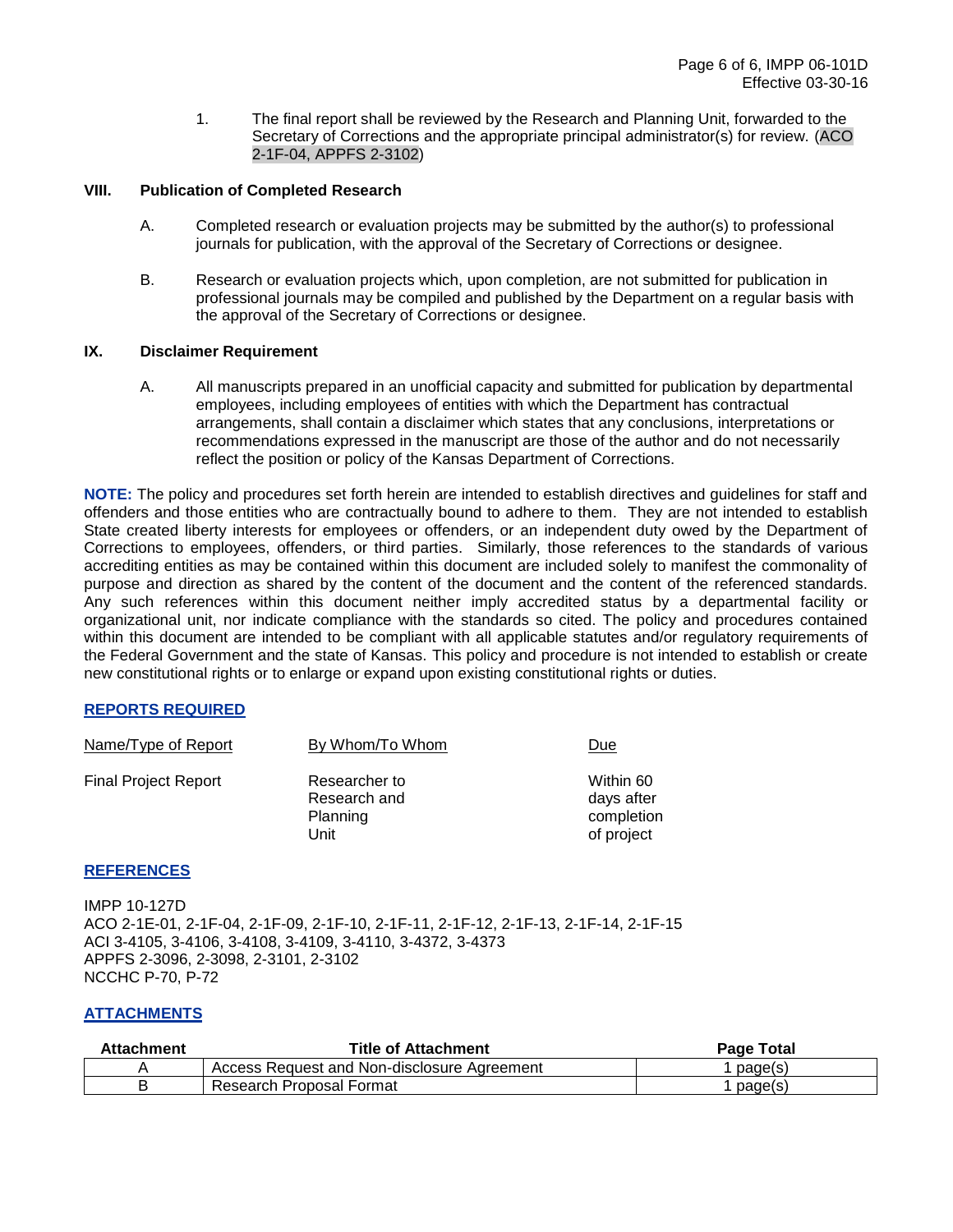### **ACCESS REQUEST AND NON-DISCLOSURE AGREEMENT FOR INFORMATION PERTAINING TO OFFENDERS IN THE KANSAS CORRECTIONAL SYSTEM**

This agreement sets forth conditions under which access to selected offender information will be provided by the Kansas Department of Corrections to \_\_\_\_\_\_\_\_\_\_\_\_\_\_\_\_\_\_\_\_\_\_\_\_\_\_\_\_\_\_\_\_\_\_\_\_\_\_\_\_\_\_\_\_\_\_\_\_\_\_\_\_\_\_\_\_\_\_\_\_\_\_\_\_\_\_\_\_\_, hereinafter called

Requestor.

- 1. Information Requested:
- 2. Requestor requests this information ( ) on a continuing basis ( ) on a one-time basis
- 3. The purpose for which information requested is: (check one)
	- ( ) To implement a statute or executive order that expressly refers to criminal conduct and contains requirements and/or exclusions expressly based upon such conduct. Give citation:
	- ( ) To carry out a contract or agreement to provide services required for the administration of justice. Attach agreement.
	- ( ) To conduct research, evaluative, or statistical activities.
	- ( ) To implement a state or federal statute or executive order to conduct investigations determining employment suitability or eligibility for security clearances allowing access to classified information pursuant to a state or federal statute or executive order. Give citation:
	- ( ) To exercise authority granted by court order or rule. Attach order or rule.
	- ( ) Other purpose, as described below or in attachment.
- 4. Requestor agrees to limit the use of any received information to the purpose(s) for which it was provided and to destroy the information when it is no longer needed for the purpose(s) for which it was provided.
- 5. Requestor agrees that the only person(s) allowed access to any received information are those named here; and to not disseminate the information to any other agency or person:

#### **Requestor**:

| Name                                     |  |
|------------------------------------------|--|
| Agency &                                 |  |
|                                          |  |
| <b>Kansas Department of Corrections:</b> |  |
| Name                                     |  |
|                                          |  |
|                                          |  |